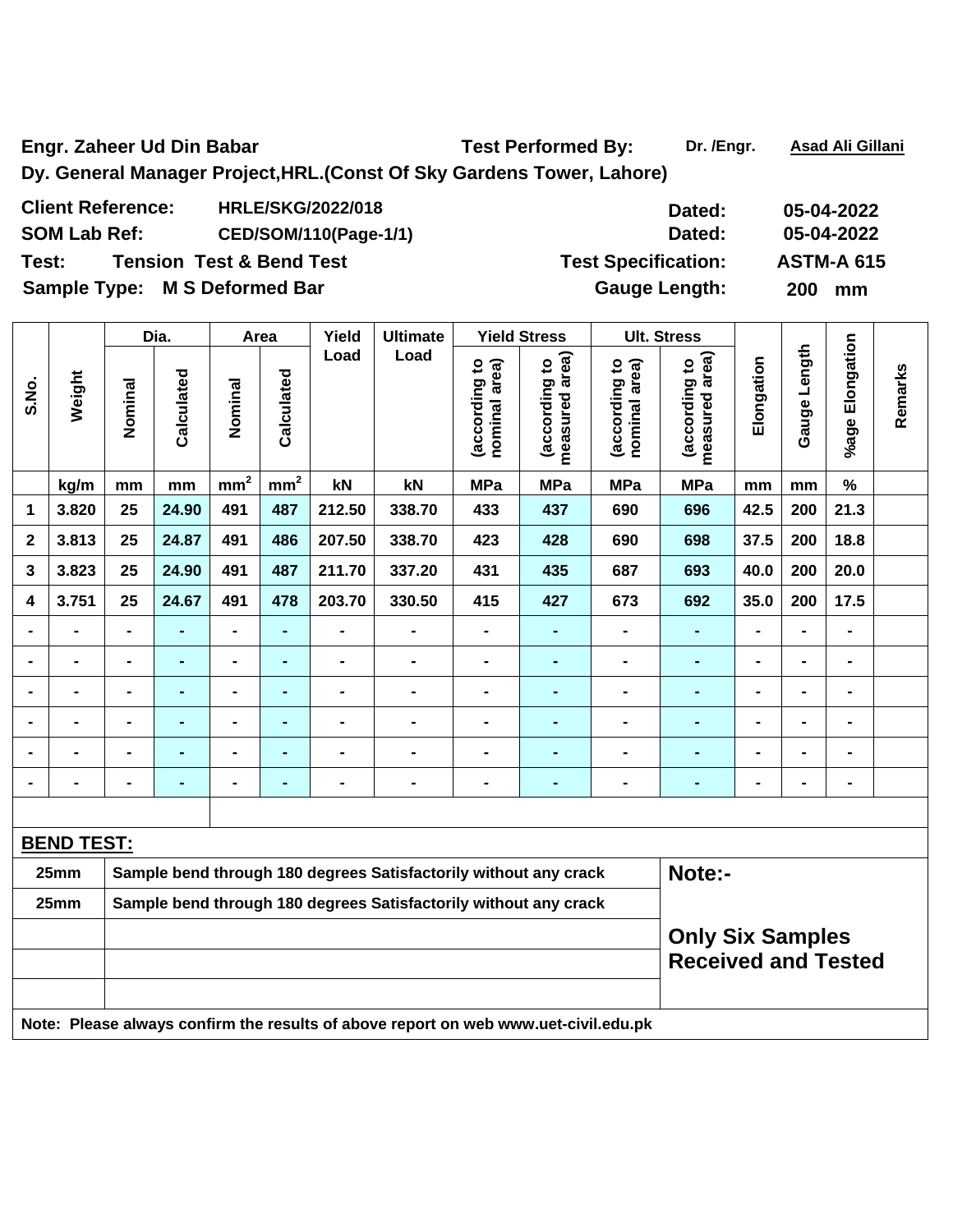Sub Divisional officer, **Test Performed By:** Dr. /Engr. Asad Ali Gillani Company of Test Performed By:

**BSD Khushab(School Education Sec Up Gradation Of GBHS To Higher Scondary Level Distt Khushab)** 

Client Reference: 96/K 3000 SOM Lab Ref: 111 (Page-1/2) **Dated: 16-02-2022 Dated: 05-04-2022** 

**Test: Tension Test & Bend Test Test Specification: ASTM-A-615**  Gauge Length: 8 inch Sample Type: Deformed Bar

|                |                   |                                                                                     | Dia.           |                 | Area            | Yield          | <b>Ultimate</b>                                                  |                                | <b>Yield Stress</b>             |                                | <b>Ult. Stress</b>                                     |                |                |                    |         |
|----------------|-------------------|-------------------------------------------------------------------------------------|----------------|-----------------|-----------------|----------------|------------------------------------------------------------------|--------------------------------|---------------------------------|--------------------------------|--------------------------------------------------------|----------------|----------------|--------------------|---------|
| S.No.          | Weight            | Nominal                                                                             | Calculated     | Nominal         | Calculated      | Load           | Load                                                             | nominal area)<br>(according to | measured area)<br>(according to | nominal area)<br>(according to | measured area)<br>(according to                        | Elongation     | Gauge Length   | Elongation<br>%age | Remarks |
|                | lb/ft             | $\#$                                                                                | in             | in <sup>2</sup> | in <sup>2</sup> | <b>Tons</b>    | <b>Tons</b>                                                      | psi                            | psi                             | psi                            | psi                                                    | in             | in             | $\%$               |         |
| 1              | 1.501             | $\bf 6$                                                                             | 0.749          | 0.44            | 0.441           | 15.19          | 18.88                                                            | 76130                          | 75960                           | 94630                          | 94410                                                  | 1.30           | 8.0            | 16.3               |         |
| $\mathbf{2}$   | 0.680             | 4                                                                                   | 0.505          | 0.20            | 0.200           | 7.56           | 8.89                                                             | 83410                          | 83410                           | 98020                          | 98020                                                  | 1.20           | 8.0            | 15.0               |         |
|                |                   | $\overline{a}$                                                                      | $\blacksquare$ | $\overline{a}$  | ÷.              | $\overline{a}$ | $\blacksquare$                                                   | $\overline{a}$                 | L.                              | $\blacksquare$                 | L.                                                     | $\overline{a}$ | L.             | $\blacksquare$     |         |
|                |                   |                                                                                     | -              | $\blacksquare$  | $\blacksquare$  | $\blacksquare$ | $\blacksquare$                                                   | $\blacksquare$                 | $\blacksquare$                  | $\blacksquare$                 | $\blacksquare$                                         | $\blacksquare$ |                |                    |         |
|                |                   | $\blacksquare$                                                                      | $\blacksquare$ | $\blacksquare$  |                 | $\blacksquare$ | $\blacksquare$                                                   | $\blacksquare$                 | $\blacksquare$                  | $\blacksquare$                 | $\blacksquare$                                         | $\blacksquare$ | $\blacksquare$ | $\blacksquare$     |         |
| $\blacksquare$ |                   | $\overline{\phantom{0}}$                                                            |                | $\blacksquare$  | $\blacksquare$  | $\blacksquare$ | $\blacksquare$                                                   | $\blacksquare$                 | $\blacksquare$                  | $\blacksquare$                 | $\blacksquare$                                         | $\blacksquare$ | $\blacksquare$ | $\blacksquare$     |         |
| $\blacksquare$ | $\blacksquare$    | $\overline{\phantom{0}}$                                                            | -              | $\blacksquare$  | Ē,              | $\blacksquare$ | $\blacksquare$                                                   | $\blacksquare$                 | ۰                               | $\blacksquare$                 | ۰                                                      | $\blacksquare$ | $\blacksquare$ | $\blacksquare$     |         |
|                | $\blacksquare$    | $\overline{\phantom{0}}$                                                            | -              | $\blacksquare$  | $\blacksquare$  | $\blacksquare$ | $\blacksquare$                                                   | $\blacksquare$                 | $\blacksquare$                  | $\blacksquare$                 | $\blacksquare$                                         | $\blacksquare$ | $\blacksquare$ | $\blacksquare$     |         |
|                | $\blacksquare$    | $\overline{\phantom{0}}$                                                            | ä,             | $\blacksquare$  | ÷,              | $\blacksquare$ | $\blacksquare$                                                   | $\blacksquare$                 | $\blacksquare$                  | $\blacksquare$                 | ÷,                                                     | $\blacksquare$ | $\overline{a}$ | $\blacksquare$     |         |
|                | $\blacksquare$    | $\overline{\phantom{0}}$                                                            | $\blacksquare$ | $\blacksquare$  | Ē.              | $\blacksquare$ | $\blacksquare$                                                   | $\blacksquare$                 | $\blacksquare$                  | $\blacksquare$                 | $\blacksquare$                                         | $\blacksquare$ |                | $\blacksquare$     |         |
|                |                   |                                                                                     |                |                 |                 |                |                                                                  |                                |                                 |                                |                                                        |                |                |                    |         |
|                | <b>BEND TEST:</b> |                                                                                     |                |                 |                 |                |                                                                  |                                |                                 |                                |                                                        |                |                |                    |         |
|                | # 6               |                                                                                     |                |                 |                 |                | Sample bend through 180 degrees Satisfactorily without any crack |                                |                                 |                                | Note:-                                                 |                |                |                    |         |
|                | #4                |                                                                                     |                |                 |                 |                | Sample bend through 180 degrees Satisfactorily without any crack |                                |                                 |                                |                                                        |                |                |                    |         |
|                |                   |                                                                                     |                |                 |                 |                |                                                                  |                                |                                 |                                | <b>Only Four Samples</b><br><b>Received and Tested</b> |                |                |                    |         |
|                |                   | Note: Please always confirm the results of above report on web www.uet-civil.edu.pk |                |                 |                 |                |                                                                  |                                |                                 |                                |                                                        |                |                |                    |         |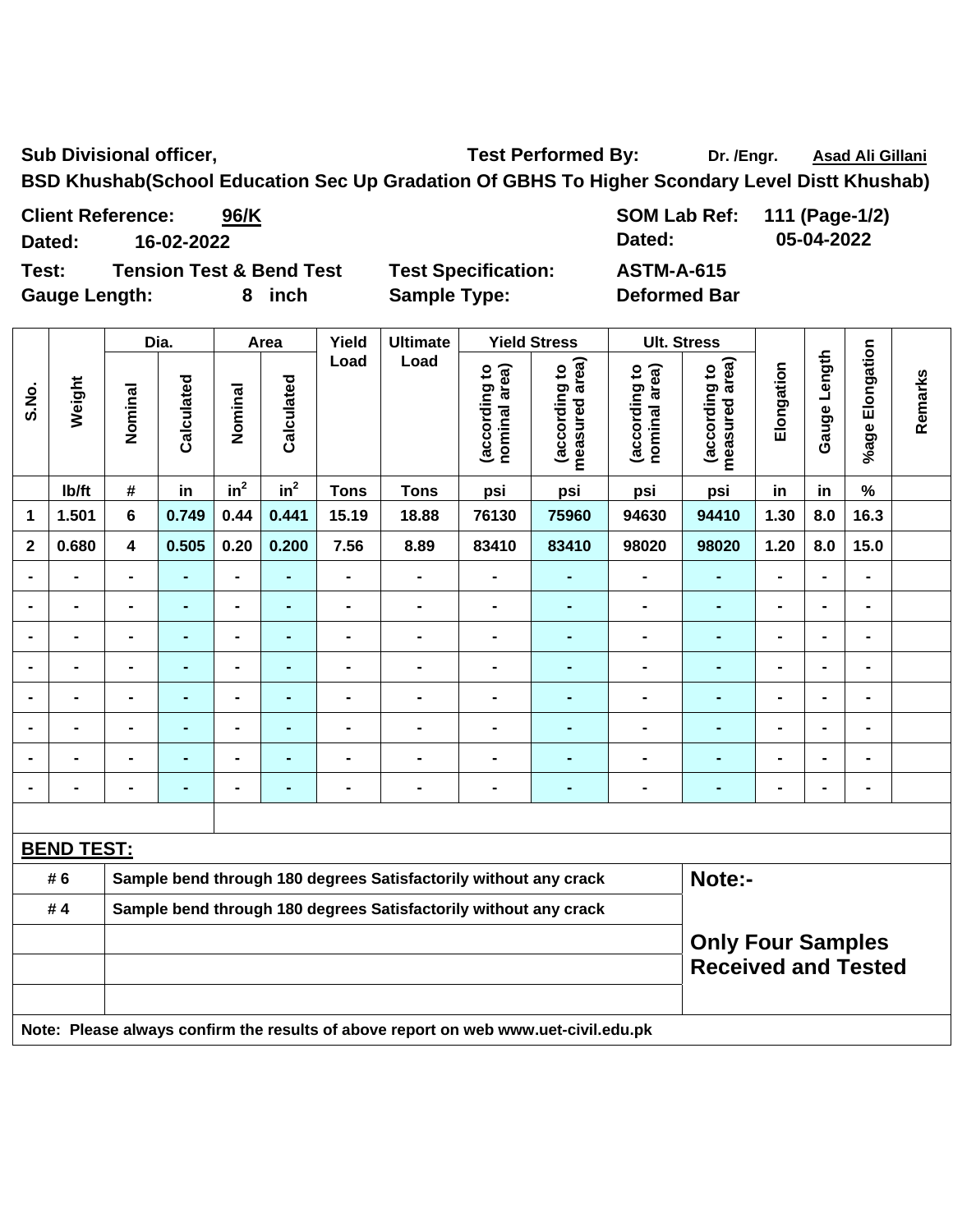Sub Divisional officer, **Test Performed By:** Dr. /Engr. Asad Ali Gillani

**BSD Khushab.(Primary And Scondary Health Care Sector,Khushab)** 

**Client Reference: 92/K SOM Lab Ref: 111 (Page-2/2) Dated: 15-02-2022 Dated: 05-04-2022 Test: Tension Test & Bend Test Test Specification: ASTM-A-615** 

**Deformed Bar** 

**Gauge Length: 8 inch Sample Type:** 

Dia. | Area | Yield | Ultimate | Yield Stress | Ult. Stress **%age Elongation**  %age Elongation **Gauge Length**  Gauge Length **Load Load measured area) measured area)**  (according to<br>nominal area) (according to<br>nominal area) (according to<br>measured area) (according to<br>measured area) **Elongation (according to nominal area) (according to (according to nominal area) (according to**  Elongation **Remarks**  Remarks **Calculated Calculated Weight**  Calculated Calculated **S.No. Nominal Nominal**  Nominal Nominal  $\mathsf{lb}/\mathsf{ft}$  # in in<sup>2</sup>  $in<sup>2</sup>$  **Tons Tons psi psi psi psi in in % 1 1.483 6 0.745 0.44 0.436 15.21 18.88 76240 76940 94630 95500 1.30 8.0 16.3 2 0.677 4 0.503 0.20 0.199 7.49 8.89 82620 83040 98020 98510 1.20 8.0 15.0 - - - - - - - - - - - - - - - - - - - - - - - - - - - - - - - - - - - - - - - - - - - - - - - - - - - - - - - - - - - - - - - - - - - - - - - - - - - - - - - - - - - - - - - - - - - - - - - - - - - - - - - - - - - - - - - - - - - - - - - - BEND TEST:** #6 Sample bend through 180 degrees Satisfactorily without any crack **Note:-# 4 Sample bend through 180 degrees Satisfactorily without any crack** 

## **Only Four Samples Received and Tested**

**Note: Please always confirm the results of above report on web www.uet-civil.edu.pk**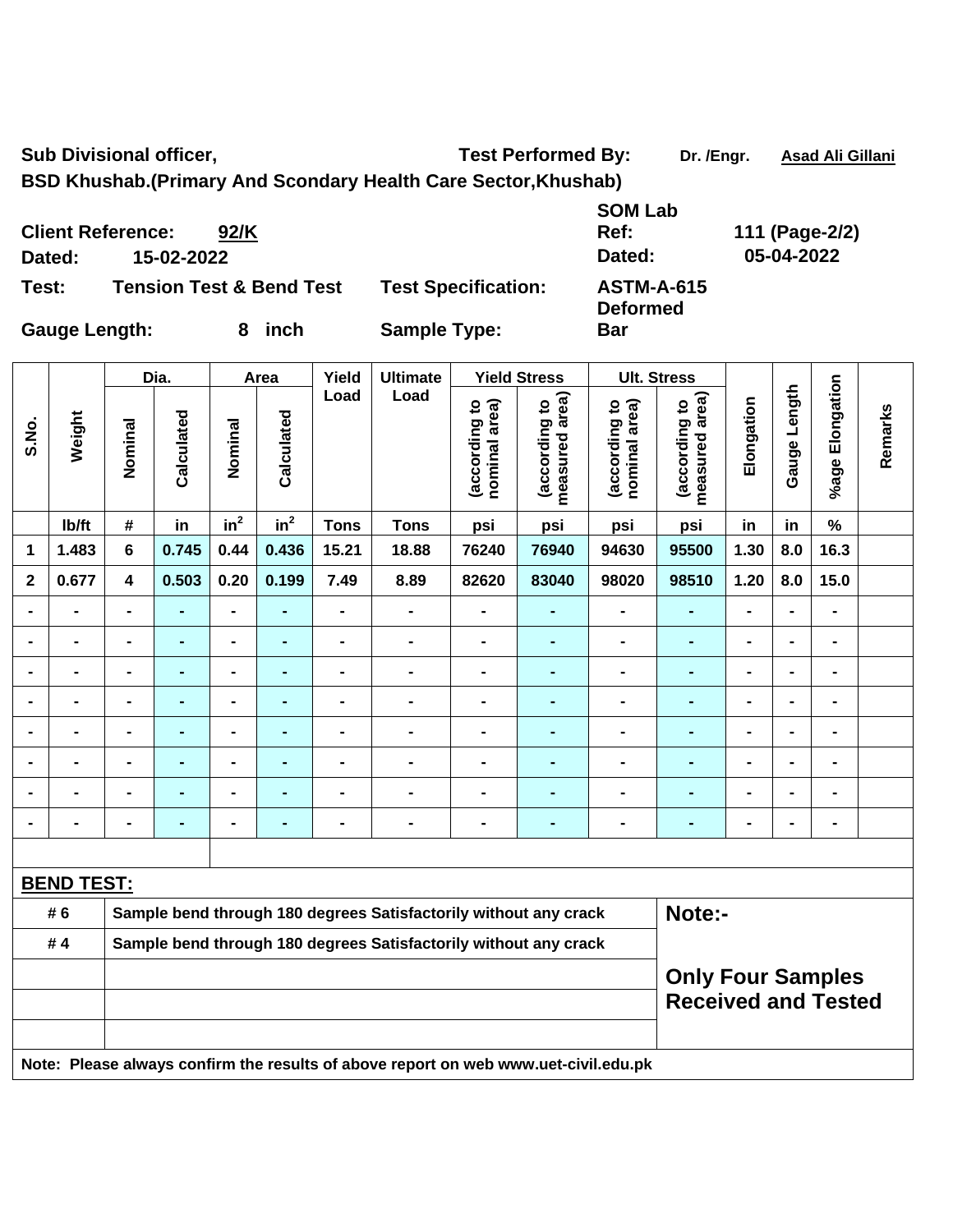**S Asad Ali** 

Engr. Javed Asad **Test Performed By:** Dr. /Engr. **Gillani CRE JIP Consultants.(Const.of Jalapur Irrigation Canal and Its System)(No.JIP/WkS/ICB/P3)** 

**Client Reference: JIPIC/TECH//CRE/P3/80 Dated: 04-04-2022 Dated: 05-04-2022 Test: Tension Test & Bend Test Test Specification: ASTM-A-615** 

Gauge Length: 8 inch Sample Type: Deformed Bar (Ittefaq Steel)

**Ref: 112 (Page-1/1)** 

**SOM Lab** 

|              |                   |                                                                            | Dia.           |                | Area       | Yield          | <b>Ultimate</b>                                                                     |                                | <b>Yield Stress</b>                         |                                | <b>Ult. Stress</b>                                     |                |                |                 |         |  |
|--------------|-------------------|----------------------------------------------------------------------------|----------------|----------------|------------|----------------|-------------------------------------------------------------------------------------|--------------------------------|---------------------------------------------|--------------------------------|--------------------------------------------------------|----------------|----------------|-----------------|---------|--|
| S.No.        | Weight            | Nominal                                                                    | Calculated     | Nominal        | Calculated | Load           | Load                                                                                | (according to<br>nominal area) | (according to<br>measured area)<br>measured | (according to<br>nominal area) | measured area)<br>(according to                        | Elongation     | Gauge Length   | %age Elongation | Remarks |  |
|              | lb/ft             | #                                                                          | in             | $in^2$         | $in^2$     | <b>Tons</b>    | <b>Tons</b>                                                                         | psi                            | psi                                         | psi                            | psi                                                    | in             | in             | $\%$            |         |  |
| 1            | 2.635             | 8                                                                          | 0.993          | 0.79           | 0.774      | 26.81          | 34.53                                                                               | 74850                          | 76390                                       | 96390                          | 98380                                                  | 1.20           | 8.0            | 15.0            |         |  |
| $\mathbf{2}$ | 2.663             | 8                                                                          | 0.998          | 0.79           | 0.783      | 26.88          | 34.42                                                                               | 75050                          | 75720                                       | 96100                          | 96960                                                  | 1.20           | 8.0            | 15.0            |         |  |
| 3            | 1.493             | 6                                                                          | 0.748          | 0.44           | 0.439      | 14.65          | 19.39                                                                               | 73430                          | 73590                                       | 97180                          | 97410                                                  | 1.00           | 8.0            | 12.5            |         |  |
| 4            | 1.506             | 6                                                                          | 0.751          | 0.44           | 0.443      | 15.75          | 19.80                                                                               | 78940                          | 78410                                       | 99230                          | 98560                                                  | 1.10           | 8.0            | 13.8            |         |  |
| 5            | 1.060             | 5                                                                          | 0.630          | 0.31           | 0.312      | 12.30          | 15.36                                                                               | 87540                          | 86970                                       | 109290                         | 108590                                                 | 1.50           | 8.0            | 18.8            |         |  |
| 6            | 1.060             | 5                                                                          | 0.630          | 0.31           | 0.312      | 12.20          | 15.39                                                                               | 86810                          | 86250                                       | 109510                         | 108810                                                 | 1.30           | 8.0            | 16.3            |         |  |
|              |                   |                                                                            |                | $\blacksquare$ |            | $\blacksquare$ |                                                                                     |                                |                                             |                                |                                                        |                |                |                 |         |  |
|              | $\blacksquare$    |                                                                            | $\blacksquare$ | $\blacksquare$ | ۰          | $\blacksquare$ | $\blacksquare$                                                                      | $\blacksquare$                 | -                                           | $\blacksquare$                 | $\blacksquare$                                         | ۰              |                | $\blacksquare$  |         |  |
|              | $\blacksquare$    |                                                                            | $\blacksquare$ | $\blacksquare$ | ۰          | $\blacksquare$ | $\blacksquare$                                                                      | $\blacksquare$                 | ۰                                           | $\blacksquare$                 | $\blacksquare$                                         | $\blacksquare$ | $\blacksquare$ | $\blacksquare$  |         |  |
|              |                   | $\blacksquare$                                                             | -              | $\blacksquare$ | ٠          | -              | $\blacksquare$                                                                      | $\blacksquare$                 | $\blacksquare$                              | $\blacksquare$                 | $\blacksquare$                                         | $\blacksquare$ | $\blacksquare$ | $\blacksquare$  |         |  |
|              |                   |                                                                            |                |                |            |                |                                                                                     |                                |                                             |                                |                                                        |                |                |                 |         |  |
|              | <b>BEND TEST:</b> |                                                                            |                |                |            |                |                                                                                     |                                |                                             |                                |                                                        |                |                |                 |         |  |
|              | # 8               | Sample bend through 180 degrees Satisfactorily without any crack<br>Note:- |                |                |            |                |                                                                                     |                                |                                             |                                |                                                        |                |                |                 |         |  |
|              | # 6               |                                                                            |                |                |            |                | Sample bend through 180 degrees Satisfactorily without any crack                    |                                |                                             |                                |                                                        |                |                |                 |         |  |
|              | #5                |                                                                            |                |                |            |                | Sample bend through 180 degrees Satisfactorily without any crack                    |                                |                                             |                                | <b>Only Nine Samples</b><br><b>Received and Tested</b> |                |                |                 |         |  |
|              |                   |                                                                            |                |                |            |                |                                                                                     |                                |                                             |                                |                                                        |                |                |                 |         |  |
|              |                   |                                                                            |                |                |            |                | Note: Please always confirm the results of above report on web www.uet-civil.edu.pk |                                |                                             |                                |                                                        |                |                |                 |         |  |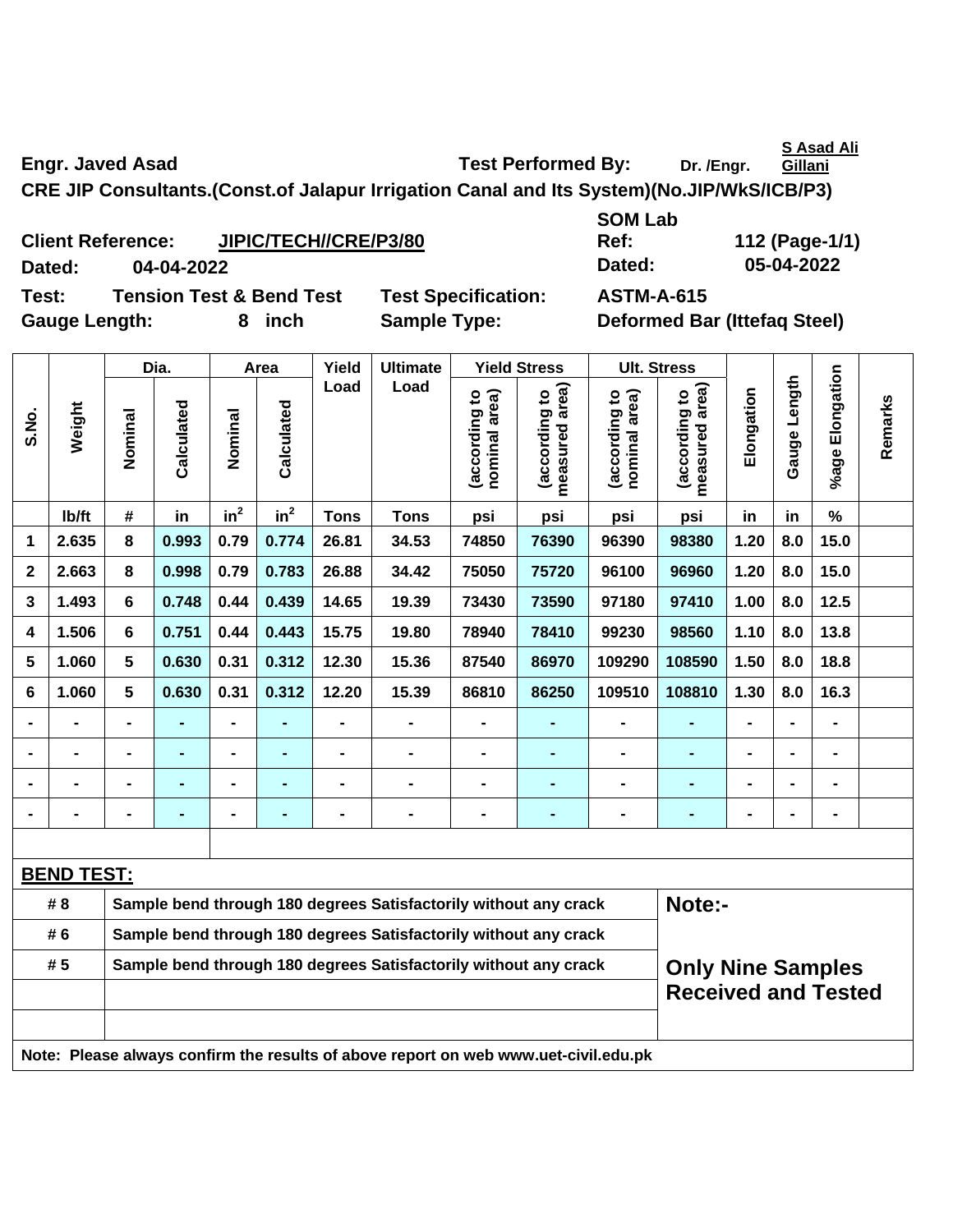Engr. Javed Asad **Test Performed By:** Dr. /Engr. S. Asad Ali Gillani

**CRE JIP Consultants.(Const.of Jalapur Irrigation Canal and Its System)(No.JIP/WkS/ICB/P3)** 

|        | <b>Client Reference:</b> | <b>JIPIC/TECH/CRE/P3/79</b>         |                            |
|--------|--------------------------|-------------------------------------|----------------------------|
| Dated: | 04-04-2022               |                                     |                            |
| Test:  |                          | <b>Tension Test &amp; Bend Test</b> | <b>Test Specification:</b> |

**SOM Lab Dated: 04-04-2022 Dated: 05-04-2022 Test: Tension Test & Bend Test Test Specification: ASTM-A-615** 

**Deformed** 

**Bar** 

**Ref: 113 (Page-1/1)** 

Gauge Length: 8 inch Sample Type:

**Dia. Area Yield Ultimate Yield Stress Ult. Stress** 

|                |                                                                                     |                                                                  | Dia.           |                 | Area           | Yield          | <b>Ultimate</b>                                                  | <b>Yield Stress</b>            |                                 | <b>Ult. Stress</b>             |                                             |                |                |                          |                |
|----------------|-------------------------------------------------------------------------------------|------------------------------------------------------------------|----------------|-----------------|----------------|----------------|------------------------------------------------------------------|--------------------------------|---------------------------------|--------------------------------|---------------------------------------------|----------------|----------------|--------------------------|----------------|
| S.No.          | Weight                                                                              | Nominal                                                          | Calculated     | Nominal         | Calculated     | Load           | Load                                                             | (according to<br>nominal area) | measured area)<br>(according to | (according to<br>nominal area) | (according to<br>measured area)<br>measured | Elongation     | Gauge Length   | %age Elongation          | Remarks        |
|                | lb/ft                                                                               | #                                                                | in             | in <sup>2</sup> | $in^2$         | <b>Tons</b>    | <b>Tons</b>                                                      | psi                            | psi                             | psi                            | psi                                         | in             | in             | $\%$                     |                |
| 1              | 1.489                                                                               | 6                                                                | 0.747          | 0.44            | 0.438          | 16.36          | 20.05                                                            | 82010                          | 82380                           | 100500                         | 100960                                      | 1.10           | 8.0            | 13.8                     | Mughal         |
| $\mathbf{2}$   | 1.484                                                                               | 6                                                                | 0.745          | 0.44            | 0.436          | 16.33          | 19.95                                                            | 81860                          | 82610                           | 99990                          | 100910                                      | 1.30           | 8.0            | 16.3                     | Mughal         |
| 3              | 1.520                                                                               | 6                                                                | 0.754          | 0.44            | 0.447          | 15.29          | 20.00                                                            | 76640                          | 75440                           | 100250                         | 98680                                       | 1.20           | 8.0            | 15.0                     | <b>Ittefag</b> |
| 4              | 1.516                                                                               | 6                                                                | 0.754          | 0.44            | 0.446          | 14.95          | 19.57                                                            | 74960                          | 73950                           | 98100                          | 96780                                       | 1.30           | 8.0            | 16.3                     | <b>Ittefag</b> |
| 5              | 1.061                                                                               | 5                                                                | 0.630          | 0.31            | 0.312          | 10.83          | 13.46                                                            | 77020                          | 76530                           | 95730                          | 95120                                       | 1.30           | 8.0            | 16.3                     | Mughal         |
| 6              | 1.062                                                                               | 5                                                                | 0.630          | 0.31            | 0.312          | 10.93          | 13.71                                                            | 77750                          | 77250                           | 97540                          | 96920                                       | 1.10           | 8.0            | 13.8                     | Mughal         |
|                |                                                                                     |                                                                  | ÷,             | Ξ.              | ä,             | $\blacksquare$ | -                                                                |                                | $\blacksquare$                  | $\blacksquare$                 |                                             | L,             | $\blacksquare$ | $\overline{\phantom{0}}$ |                |
| $\blacksquare$ | $\blacksquare$                                                                      | $\blacksquare$                                                   | ÷,             | $\blacksquare$  | $\blacksquare$ | $\blacksquare$ | $\blacksquare$                                                   | $\blacksquare$                 | $\blacksquare$                  | $\blacksquare$                 | $\blacksquare$                              | L,             | $\blacksquare$ | $\blacksquare$           |                |
|                | $\blacksquare$                                                                      | L,                                                               | $\blacksquare$ | $\blacksquare$  | $\blacksquare$ | $\blacksquare$ | $\blacksquare$                                                   | $\blacksquare$                 | $\blacksquare$                  | $\blacksquare$                 | $\blacksquare$                              | $\blacksquare$ | $\blacksquare$ | $\blacksquare$           |                |
|                | $\blacksquare$                                                                      | $\blacksquare$                                                   | ۰              | $\blacksquare$  | ۰              | $\blacksquare$ | $\blacksquare$                                                   | $\blacksquare$                 | $\blacksquare$                  | $\blacksquare$                 | $\blacksquare$                              | $\blacksquare$ | $\blacksquare$ | $\blacksquare$           |                |
|                |                                                                                     |                                                                  |                |                 |                |                |                                                                  |                                |                                 |                                |                                             |                |                |                          |                |
|                | <b>BEND TEST:</b>                                                                   |                                                                  |                |                 |                |                |                                                                  |                                |                                 |                                |                                             |                |                |                          |                |
|                | #6                                                                                  |                                                                  |                |                 |                |                | Sample bend through 180 degrees Satisfactorily without any crack |                                |                                 |                                | Note:-                                      |                |                |                          |                |
|                | #6                                                                                  | Sample bend through 180 degrees Satisfactorily without any crack |                |                 |                |                |                                                                  |                                |                                 |                                |                                             |                |                |                          |                |
|                | #5                                                                                  |                                                                  |                |                 |                |                | Sample bend through 180 degrees Satisfactorily without any crack |                                |                                 | <b>Only Nine Samples</b>       |                                             |                |                |                          |                |
|                |                                                                                     |                                                                  |                |                 |                |                |                                                                  | <b>Received and Tested</b>     |                                 |                                |                                             |                |                |                          |                |
|                |                                                                                     |                                                                  |                |                 |                |                |                                                                  |                                |                                 |                                |                                             |                |                |                          |                |
|                | Note: Please always confirm the results of above report on web www.uet-civil.edu.pk |                                                                  |                |                 |                |                |                                                                  |                                |                                 |                                |                                             |                |                |                          |                |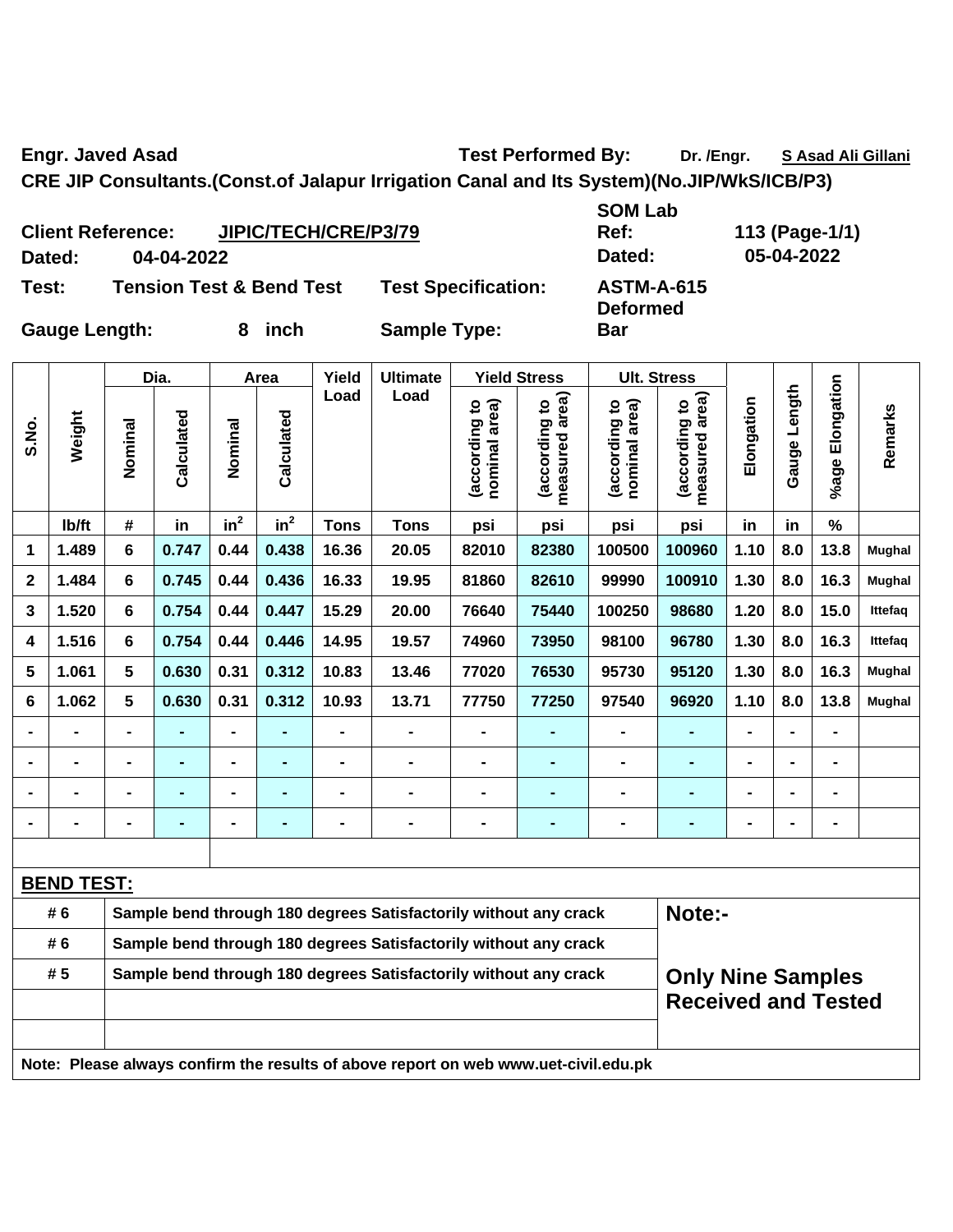**Building Research Station Test Performed By:** Dr. /Engr. Asad Ali Gillani **Assistant Director-I,Lahore.(A/18, S.I.T.E Karachi)** 

**Remarks** 

Remarks

**Client Reference: 154-R/872 Dated: 31-03-2022 Dated: 05-04-2022** 

Gauge Length: **8** inch Sample Type: Deformed Bar (Amreli Steel)

**S.No.** 

**Weight** 

**Test: Tension Test & Bend Test Test Specification: ASTM-A-615** 

**SOM Lab Ref: 115 (Page-1/1)** 

Dia. | Area | Yield | Ultimate | Yield Stress | Ult. Stress **%age Elongation**  %age Elongation **Gauge Length**  Gauge Length **Load Load measured area) measured area)**  (according to<br>nominal area) (according to<br>nominal area) **Elongation nominal area)**  (according to<br>measured area) **nominal area)**  (according to<br>measured area) **(according to (according to (according to (according to**  Elongation **Calculated Calculated**  Calculated Calculated **Nominal Nominal**  Vominal Nominal  $\mathsf{lib/ft}$  # in in<sup>2</sup>  $in^2$  **Tons Tons psi psi psi psi in in % 1 2.679 8 1.001 0.79 0.787 27.83 35.83 77690 77990 100030 100410 1.50 8.0 18.8 2 1.492 6 0.747 0.44 0.438 16.67 19.80 83540 83920 99230 99680 1.30 8.0 16.3 3 0.671 4 0.501 0.20 0.197 6.78 8.63 74750 75890 95210 96660 1.10 8.0 13.8 - - - - - - - - - - - - - - - - - - - - - - - - - - - - - - - - - - - - - - - - - - - - - - - - - - - - - - - - - - - - - - - - - - - - - - - - - - - - - - - - - - - - - - - - - -** 

**BEND TEST:** #8 Sample bend through 180 degrees Satisfactorily without any crack **Note:-# 6 Sample bend through 180 degrees Satisfactorily without any crack Only Six Samples Received and Tested # 4 Sample bend through 180 degrees Satisfactorily without any crack Note: Please always confirm the results of above report on web www.uet-civil.edu.pk** 

**- - - - - - - - - - - - - - -**